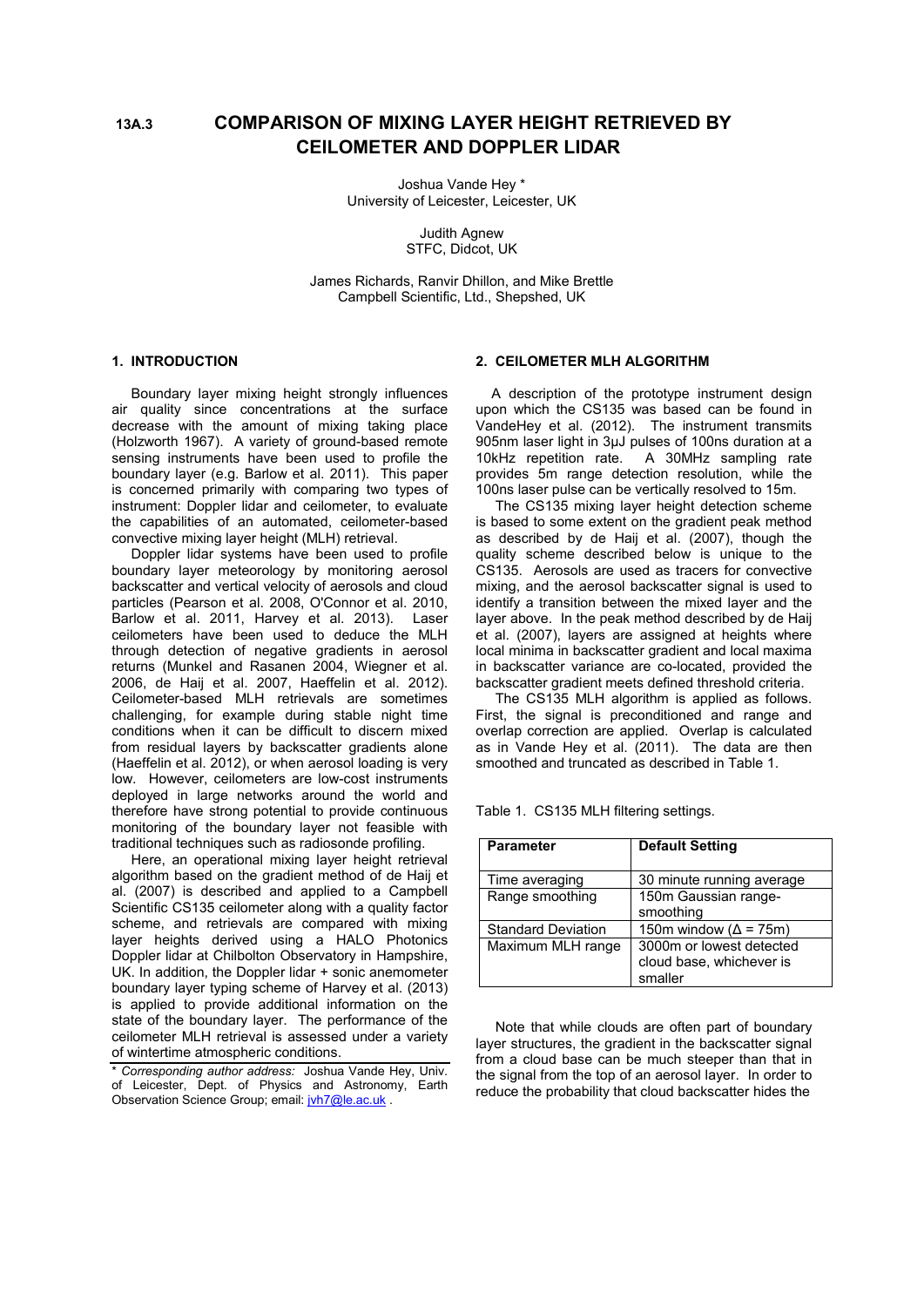

FIG. 1. Process for removing cloud backscatter signals from MLH algorithm input.

aerosol backscatter profile, cloud bases in the boundary layer are currently removed from the input of the MLH algorithm by application of the process shown in Fig. 1.

 After clouds are removed, a gradient detection process is applied to identify up to three peak negative gradients. Up to three MLH outputs are given in cases where more than one aerosol layer is present, for example when a mixed layer, a residual layer, and an aerosol layer aloft are all present. The slope of the backscatter signal is calculated at each detection range of the instrument, and minima are identified. The candidate range-dependent gradients are assessed by a quality factor,  $O(r)$ , defined as

$$
Q(r) = -\frac{d\beta_s(r)}{dr} / \sigma_{\beta_0}(r - \Delta; r + \Delta)
$$
 (1)

where  $\beta_s(r)$  is the range-smoothed backscatter, r is the range, and  $\sigma_{\beta_0}$  is the standard deviation of the non-range-smoothed backscatter in the region within r±∆. The likelihood of an identified minimum gradient corresponding to an aerosol layer structure is indicated by the following quality factor ranges that were set based on manual analysis of training data sets.

If 
$$
1.8 \le Q(r) < 5
$$
 layer possible  
\nIf  $5 \le Q(r) < 10$  layer likely (2)  
\nIf  $Q(r) \ge 10$  layer highly likely

By requiring these specified ratios of gradient to standard deviation of backscatter, spurious peaks resulting from instrument noise are suppressed.

#### **2. METHOD FOR ASSESSING THE ALGORITHM**

 In order to assess the performance of the CS135 MLH algorithm, the instrument outputs were compared with other measurements at Chilbolton Observatory in Hampshire, UK. The 1550nm HALO Photonics Doppler lidar (STFC, 2014) was used as the primary reference, but the data from the Metek

USA-1 sonic anemometer (STFC, 2014b) also used through an algorithm developed by Harvey et al. (2013) which incorporates Doppler lidar and sonic anemometer data to identify boundary layer type. The method of Harvey et al. was applied through use of published code (Harvey 2014).

 The algorithm of Harvey et al. automatically classifies the boundary layer type through a probabilistic approach which weights the likelihood of each of the types listed in Table 2. This classification scheme is a modified version of the scheme in Lock et al. (2000). See Harvey et al. (2013) for illustrations of these types.

|  |  |  | Table 2. Boundary layer types of Harvey et al. 2013. |  |
|--|--|--|------------------------------------------------------|--|
|--|--|--|------------------------------------------------------|--|

| Type ID | <b>Description</b>                       |
|---------|------------------------------------------|
|         |                                          |
| la      | Stable boundary layer, no cloud          |
| Ib      | Stratus-topped stable boundary layer, no |
|         | cumulus                                  |
| lc.     | Forced cumulus under stratocumulus       |
| Ш       | Decoupled stratocumulus over stable      |
|         | surface layer                            |
| Illa    | Single mixed layer, no cloud             |
| Illb    | Single stratocumulus-topped mixed layer, |
|         | no cumulus                               |
| IV      | Decoupled stratocumulus                  |
|         | Decoupled stratocumulus over cumulus     |
|         | Cumulus capped layer                     |

 The CS135 MLH scheme and the Harvey PBL classification algorithm were run on 31 days of data gathered at Chilbolton during the winter month of December, 2013. A few of the days have been selected as example cases, and some summary statistics follow.

## **3. EXAMPLE DATA**

Five days of example data are shown in Fig. 2 to Fig. 6 to illustrate how the ceilometer MLH relates to the Doppler data and the Harvey Classification scheme.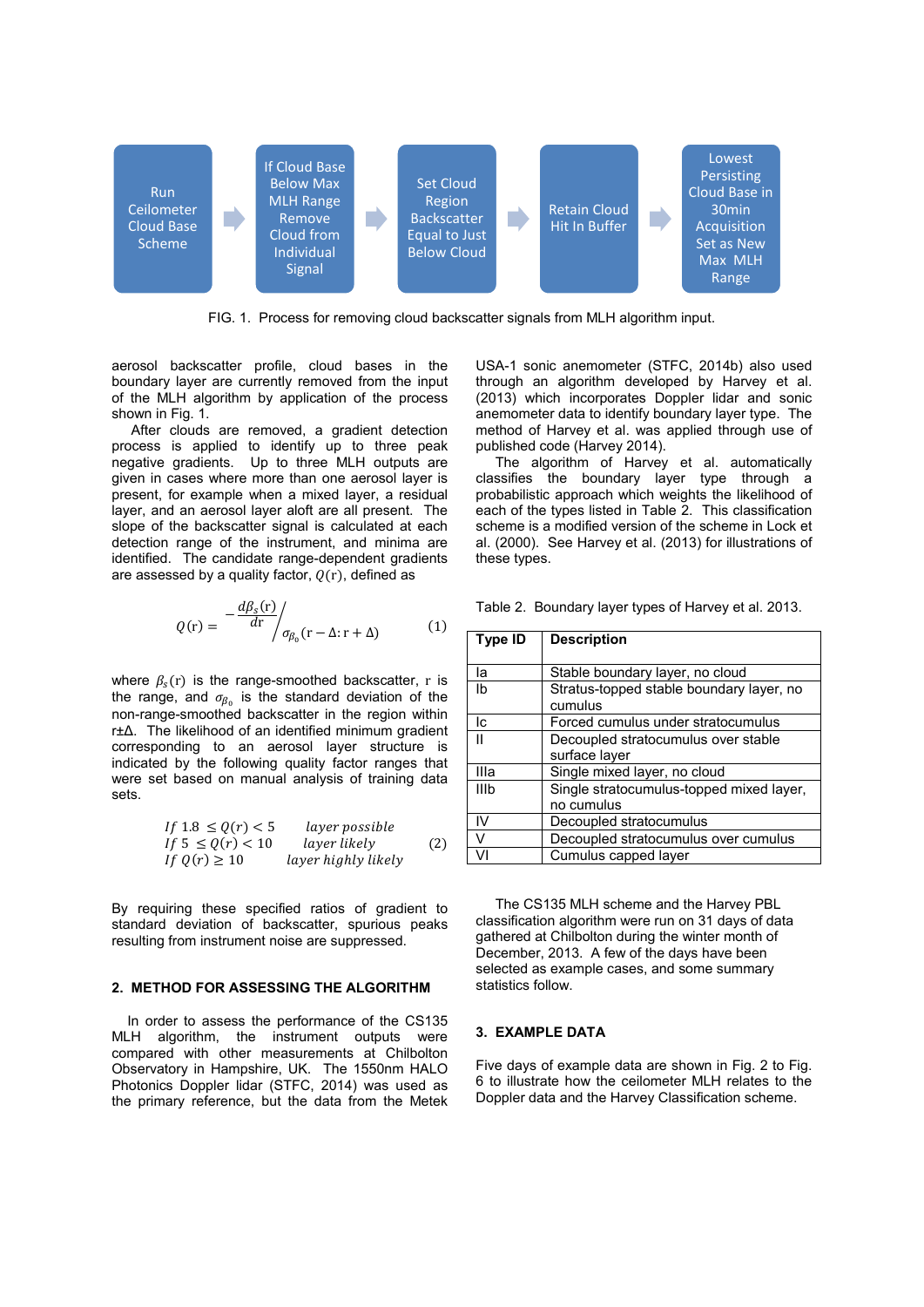

FIG. 2. Halo Doppler lidar data and CS135 ceilometer data from Chilbolton Observatory on 2 December 2013. Panel a) shows the logarithmic lidar backscatter with boundary layer top (height of transition from boundary layer to free troposphere) and cloud layer locations output by the Harvey algorithm, panel b) shows the vertical velocity standard deviation, again with the boundary layer top and cloud layer top output by the Harvey algorithm, and panel c) shows layers reported by the ceilometer. Along the top of panel a) are the boundary layer types retrieved by the scheme of Harvey et al. (2013) as described in Table 2. Panels a) and b) both show cloud layers and top of planetary boundary layer as reported by Harvey's algorithm. Panel c) shows the lowest cloud layer reported by the ceilometer along with up to three mixing layer heights (MLH). In this example, the aerosol content is low throughout the day and a pervasive cloud layer prevents the CS135 ceilometer from retrieving mixing layer after the first three hours of the day.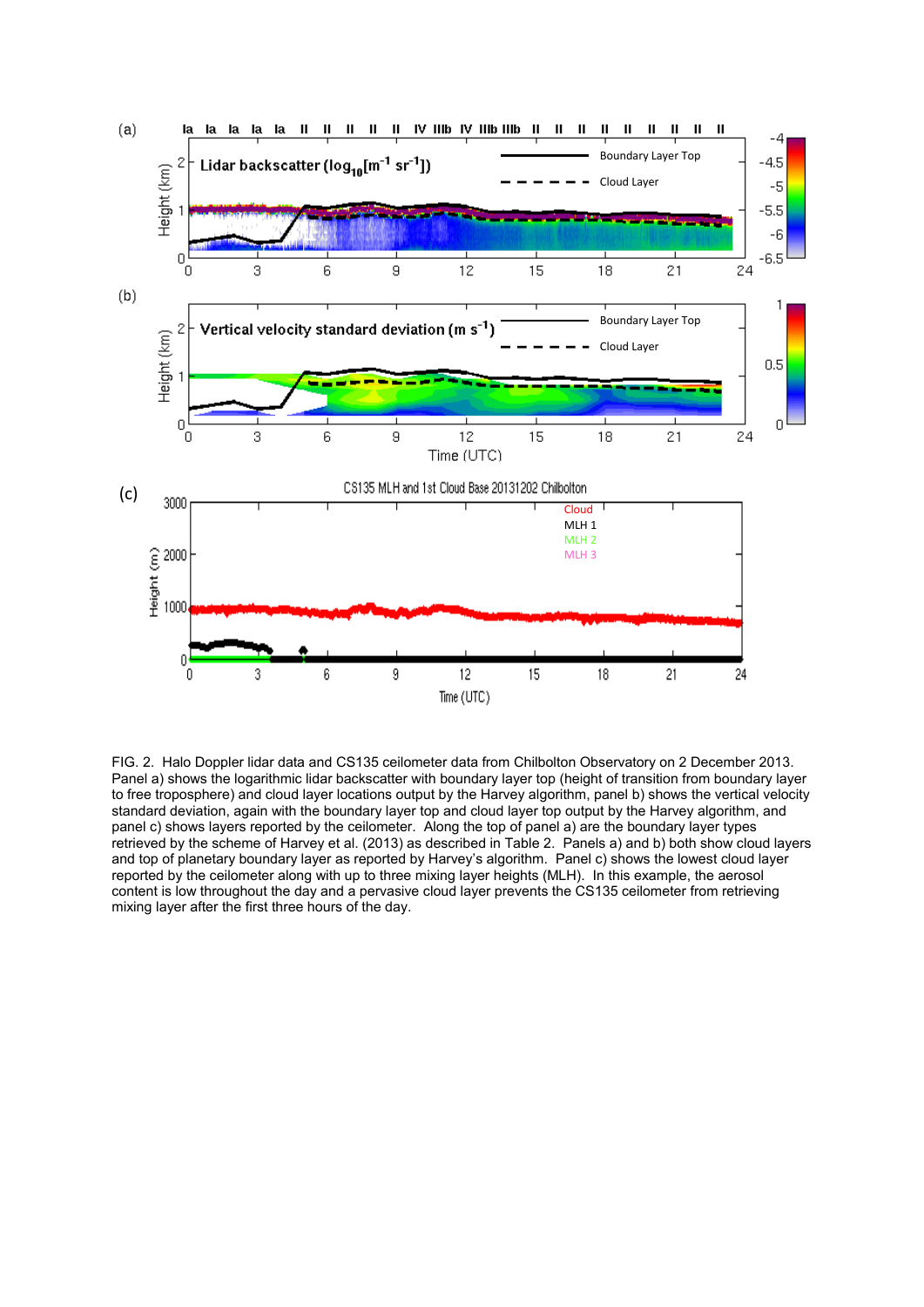

FIG. 3. Same as Fig. 2 except from 6 December 2013. On this mostly cloud free day, the ceilometer reported mixing layer heights throughout most of the day. Around 09:00 the instrument reported two layers which might correspond to a lower mixed layer and a higher residual layer. This occurs after the Harvey algorithm reports a transition from stable to mixed boundary layer, but the lower aerosol layer is visible in the Doppler data before this. The same situation occurs between 18:00 and 19:30, though in this case the boundary layer has been classified predominantly as stable.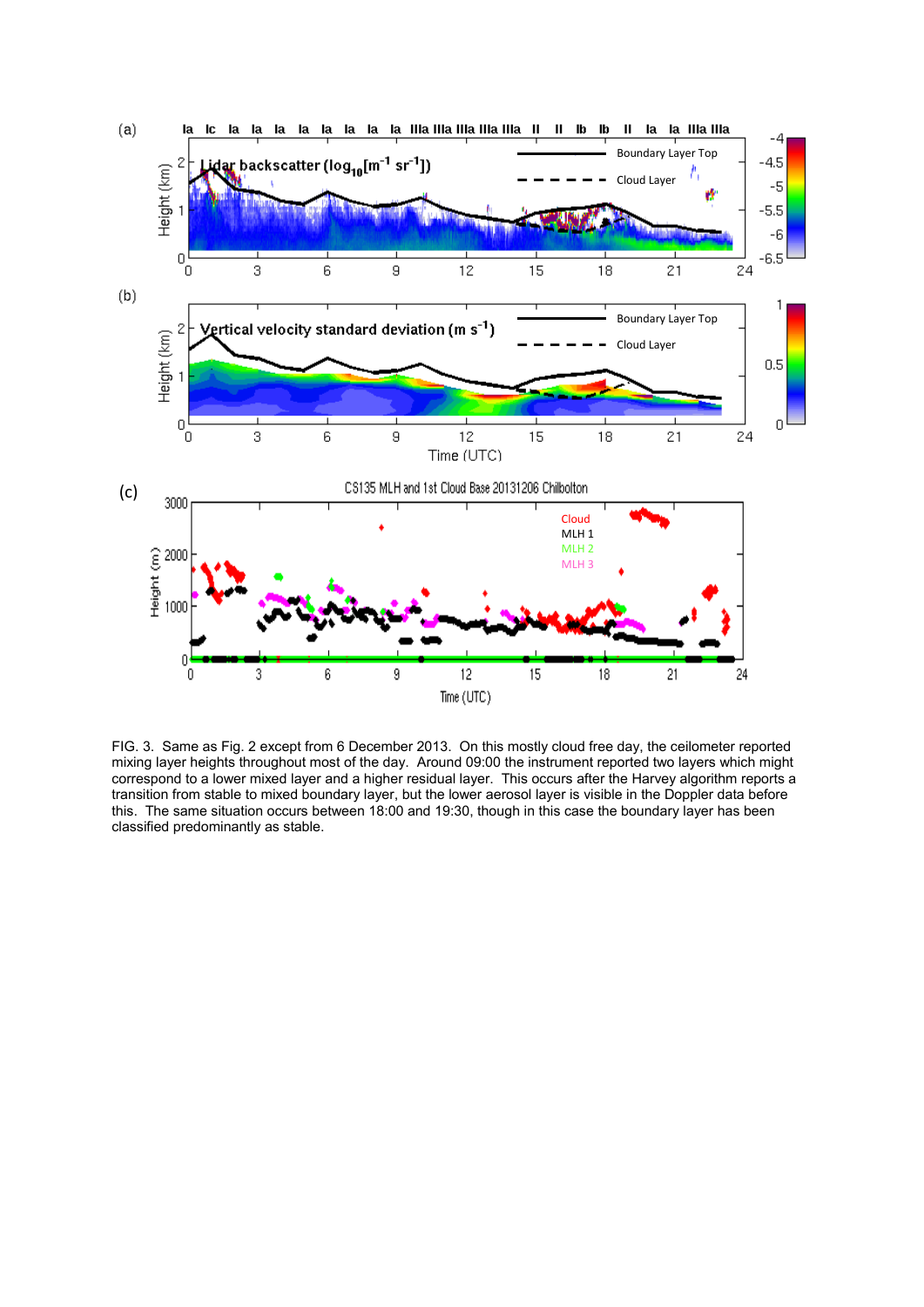

FIG. 4. Same as Fig. 2 except from 9 December 2013. Here the CS135 reports a mixing layer height that tracks the Doppler lidar-derived PBL height, except between 10:00 and 13:00 when a very low cloud layer is reported. Situations where MLH was not reported in the presence of very low cloud occurred in several of the cases analysed.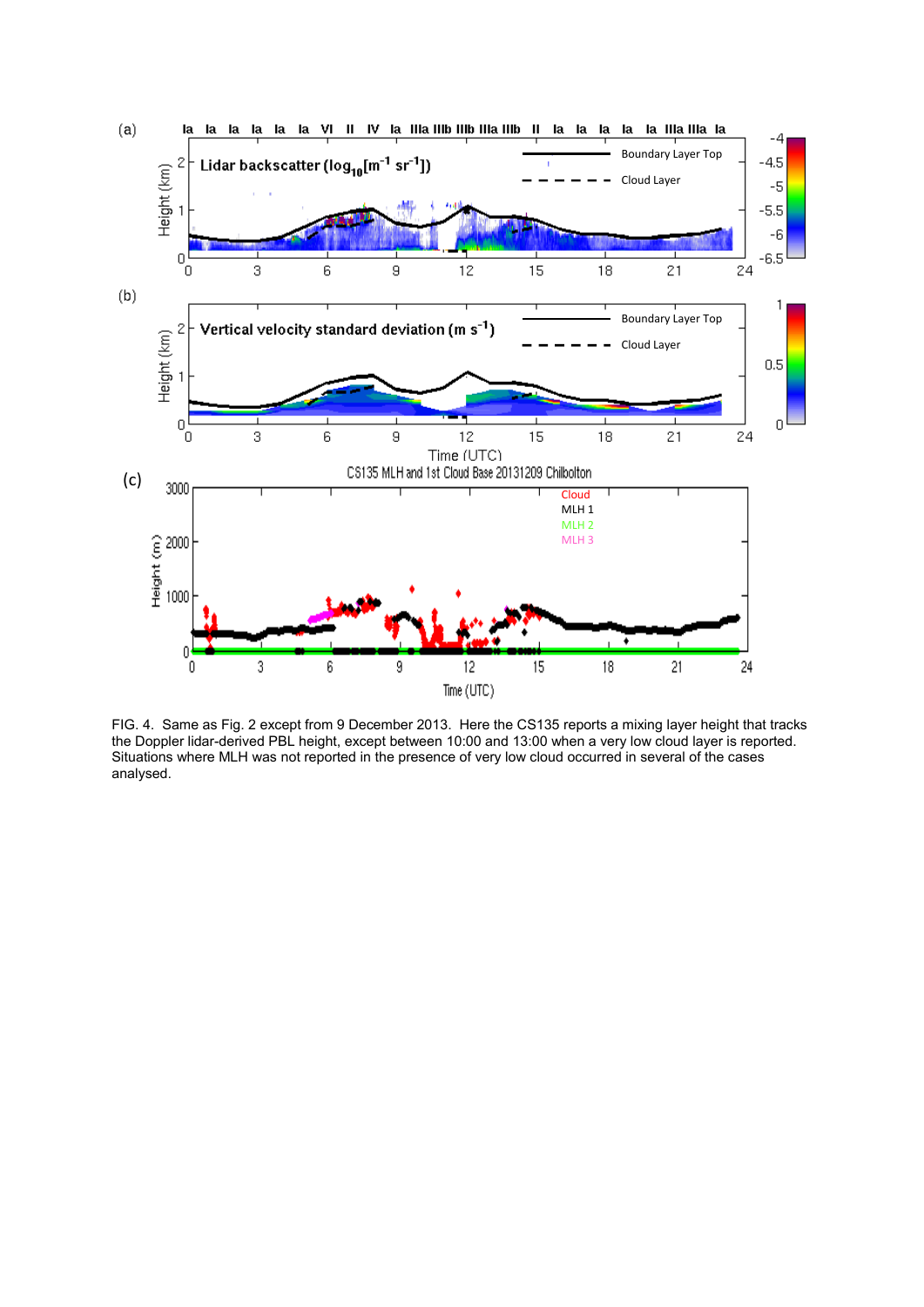

FIG. 5. Same as Fig. 2 except from 14 December 2013. Here at least one mixing layer was reported throughout most of the day, even when cloud was present. Judging from the backscatter profile in panel a) it appears that the cloud layer between 10:00 and 17:00 was atop the mixed layer, and the Harvey algorithm classified the boundary layer as a stratus-topped stable layer during most of this time. As with the previous example, in the presence of very low cloud (between 21:00 and 24:00) no mixing layer height was reported.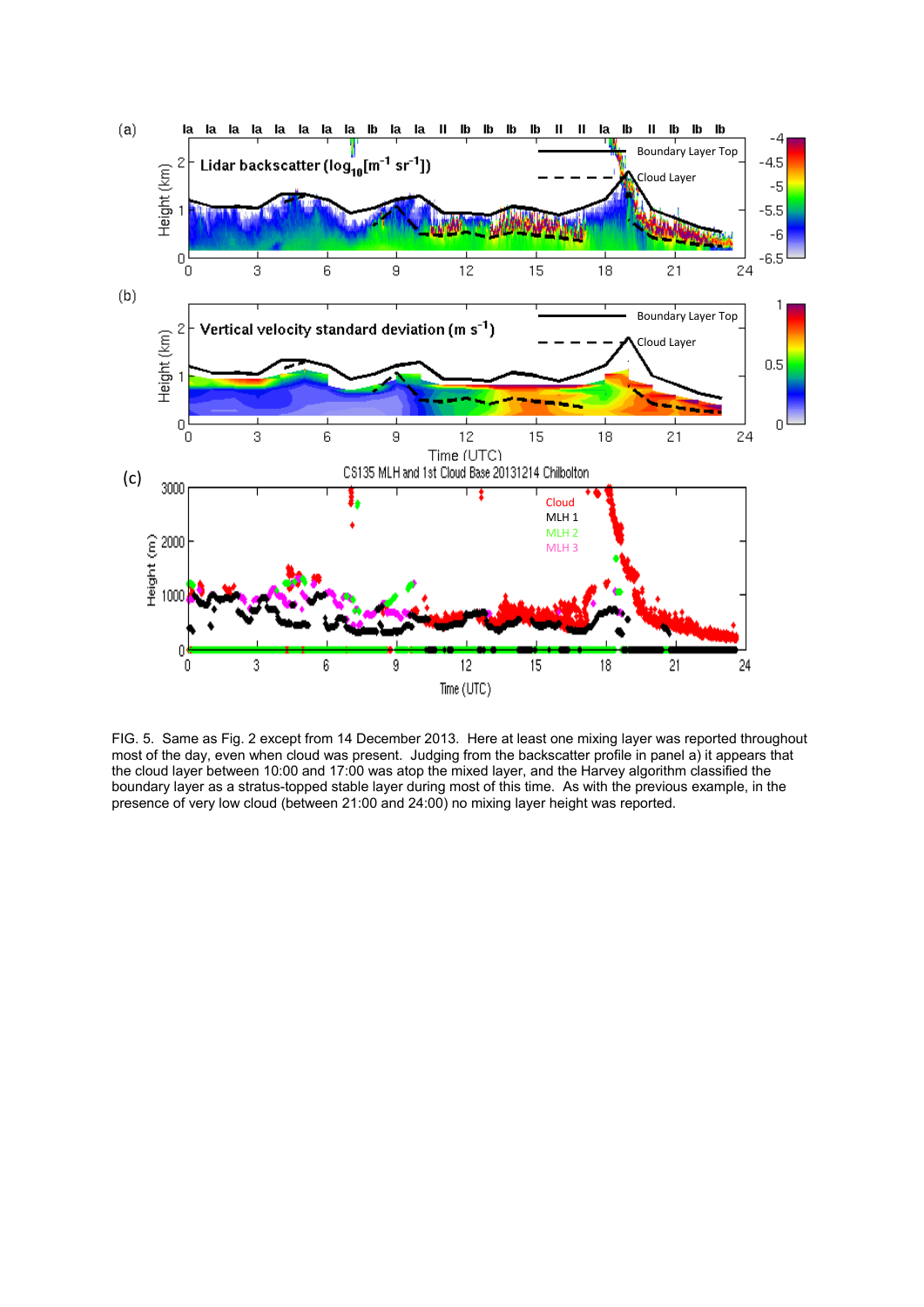

FIG. 6. Same as Fig. 2 except from 19 December 2013. At least one mixing layer height was reported throughout most of the day, tracking the aerosol layers visible in the Doppler backscatter signal. No MLH was reported between 17:00 and 19:00 when it was raining.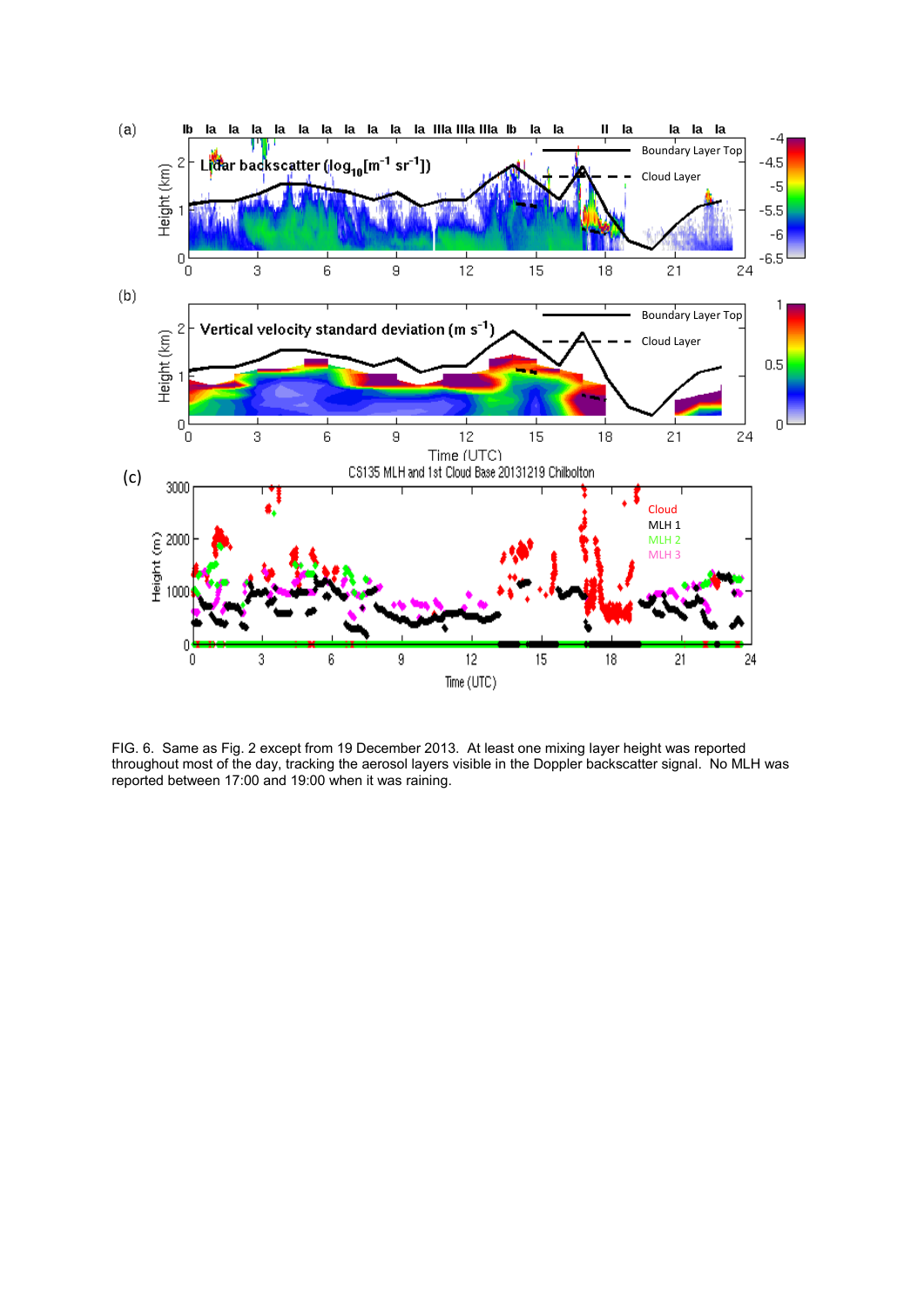## **4. PRELIMINARY ANALYSIS**

 During the month of December, the CS135 reported MLH 52% of the time. The CS135 reported cloud base 64% of the time. Of the MLH reports, 53% were reported when a cloud base was detected and 47% when no cloud was detected. Histograms of the reported layers are shown in Fig. 7.

 In Fig. 7, panels a) and b) show the automated mixing layer heights reported by the CS135 for all cases and for cloud free cases, respectively. Here the roughly lognormal distribution shows little change between the two sets aside from scaling, so cloud base did not appear shift the distribution of MLH measurements. Note that to create panel b), CS135 cloud base and MLH reports were compared every 10 seconds even though the MLH running average was 30 minutes, which is not an optimum approach when considering intermittent cloud situations.

 Panels c) and d) show the top of the planetary boundary layer (PBL) derived from the Doppler lidar backscatter signal by the Harvey code for all cases and cloud free cases, respectively. In the Harvey code, boundary layer depth is found by locating the first "aerosol-free" range bin where 80% of lidar aerosol backscatter returns are zero. This is applied both in the presence and absence of clouds which means that if dense clouds are present, the boundary layer top will be assigned in the cloud. Since the lidar-based PBL retrieval looks for the clear air signal, rather than the steepest gradient, it is expected that the lidar PBL height would be higher than the CS135 MLH. On average, PBL was reported 446m above the MLH with a standard deviation of 431m. In cloud free conditions the lidar PBL was reported 348m above the CS135 MLH, with a standard deviation of 394m. The conclusion here is that while the PBL height reported is generally higher than the MLH, the two measurements do not track each other with a simple offset.

 Panels f) and g) show the lowest cloud base reported by the CS135 and the cloud base derived from the Doppler lidar by the Harvey code, respectively. Both histograms suggest bimodal distributions with peaks at around 250m and 750m.

 Panel h) shows the distribution of PBL types described in Table 2 derived from the Doppler lidar and sonic anemometer measurements using the Harvey code, while panel i) shows the distribution of types only when the CS135 MLH was reported. Here the distributions are similar, except that the peak of the distribution, type Ia (stable, no cloud), increases from approximately 1.5 times the next most frequent layer, Ib, when all outputs are considered to roughly 4 times Ib when only cases where MLH is reported are considered. This means that the likelihood that the CS135 MLH will be reported is increased in situations identified as stable without clouds. Since the aerosol concentration is likely to be higher (and thus the

backscatter gradient steeper) in stable situations than under mixed conditions, it is not surprising that MLH would be more likely to be reported for stable boundary layers. However, only the cloud free stable situation is disproportionately scaled in panel i). This suggests that cloud may be influencing the CS135's ability to detect MLH in one of three ways: 1) gain and thus sensitivity are automatically decreased when clouds are present to avoid detector saturation which could decrease sensitivity to aerosols; 2) the aerosol layer blends into the cloud layer making the aerosol gradient difficult to detect; 3) the cloud filtering step shown in Fig. 1 which is applied prior to the gradient detection algorithm is also filtering out aerosol gradients from the signal. Further investigation is required in order to understand this, and to improve the CS135 sensitivity when clouds are present. Note that during a three year analysis performed by Harvey et al. (2013), stable conditions without cloud were also the most common type retrieved by the Doppler lidar anemometer algorithm at Chilbolton Observatory, but types II through VI are represented proportionately more often than they were during the one month of winter data analysed in this paper.

## **5. CONCLUSIONS**

 In this paper a new automated mixing layer height algorithm for a ceilometer, the Campbell Scientific CS135, has been described. Preliminary results of a trial alongside a HALO Photonics Doppler lidar system during a winter month at the Chilbolton Observatory in Hampshire, UK have been presented. A boundary layer classification scheme developed by Harvey et al. (2013) has been applied to Doppler lidar and sonic anemometer data to assess whether the ceilometer was more likely to report mixing layer height during different types of boundary layer conditions. It was found that the probability of the ceilometer algorithm reporting MLH was enhanced when the PBL was classified as being stable and cloud free. The ceilometer MLH detection has been shown to function under a variety of aerosol loads and in cloudy conditions. Further work includes analysis of a multi-seasonal data set, an investigation of how the reported ceilometer mixing layer heights relate to vertical velocity variance derived from the Doppler lidar signal, and application of the CS135 MLH algorithm to other instruments for comparison.

#### **ACKNOWLEDGEMENTS**

The authors would like to acknowledge CFARR (the Chilbolton Facility for Atmospheric and Radio Research) for providing data, and Natalie Harvey at the University of Reading for publishing the PBL classification code.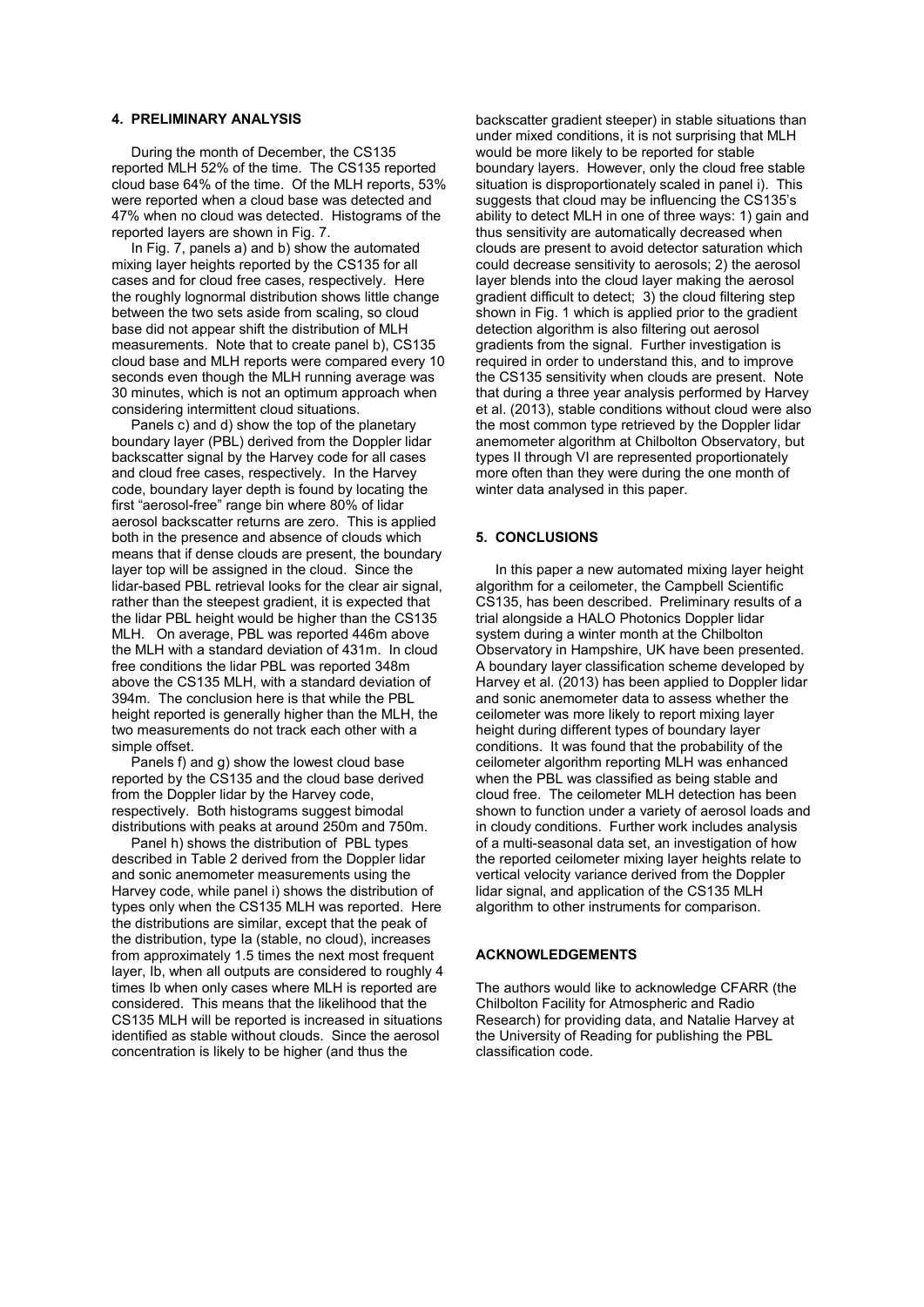

Fig. 7. PDFs of CS135 and Doppler Lidar Measurements from December 2013: a) Mixing layer heights reported by the CS135; b) Mixing layer heights reported by the CS135 in the absence of cloud; c) Boundary layer heights derived from Doppler lidar backscatter; d) Boundary layer heights derived from Doppler lidar backscatter in the absence of cloud; f) Lowest layer cloud base heights reported by the CS135 in the boundary layer; g) Cloud base derived from Doppler lidar backscatter; h) Boundary layer types reported from the Doppler lidar + sonic anemometer algorithm; i) Boundary layer types when the CS135 was reporting mixing layer height.

#### **REFERENCES**

Barlow, Janet F., T. M. Dunbar, E. G. Nemitz, C. R. Wood, M. W. Gallagher, F. Davies, E. O'Connor, and R. M. Harrison, 2011: Boundary layer dynamics over London, UK, as observed using Doppler lidar during REPARTEE-II. *Atmos. Chem.Phys.*, **11**(5), 2111-2125, doi: 10.5194/acp-11-2111-2011.

de Haij, M., W. Wauben, and H.K. Baltink, 2007: Continuous mixing layer height determination using the LD-40 ceilometer: a feasibility study. KNMI, De Bilt, Netherlands.

Haeffelin, M., and Coauthors, 2012: Evaluation of mixing-height retrievals from automatic profiling lidars and ceilometers in view of future integrated networks in Europe. *Bound.-Layer Meteor.* **143**(1), 49-75, 10.1007/s10546-011-9643-z.